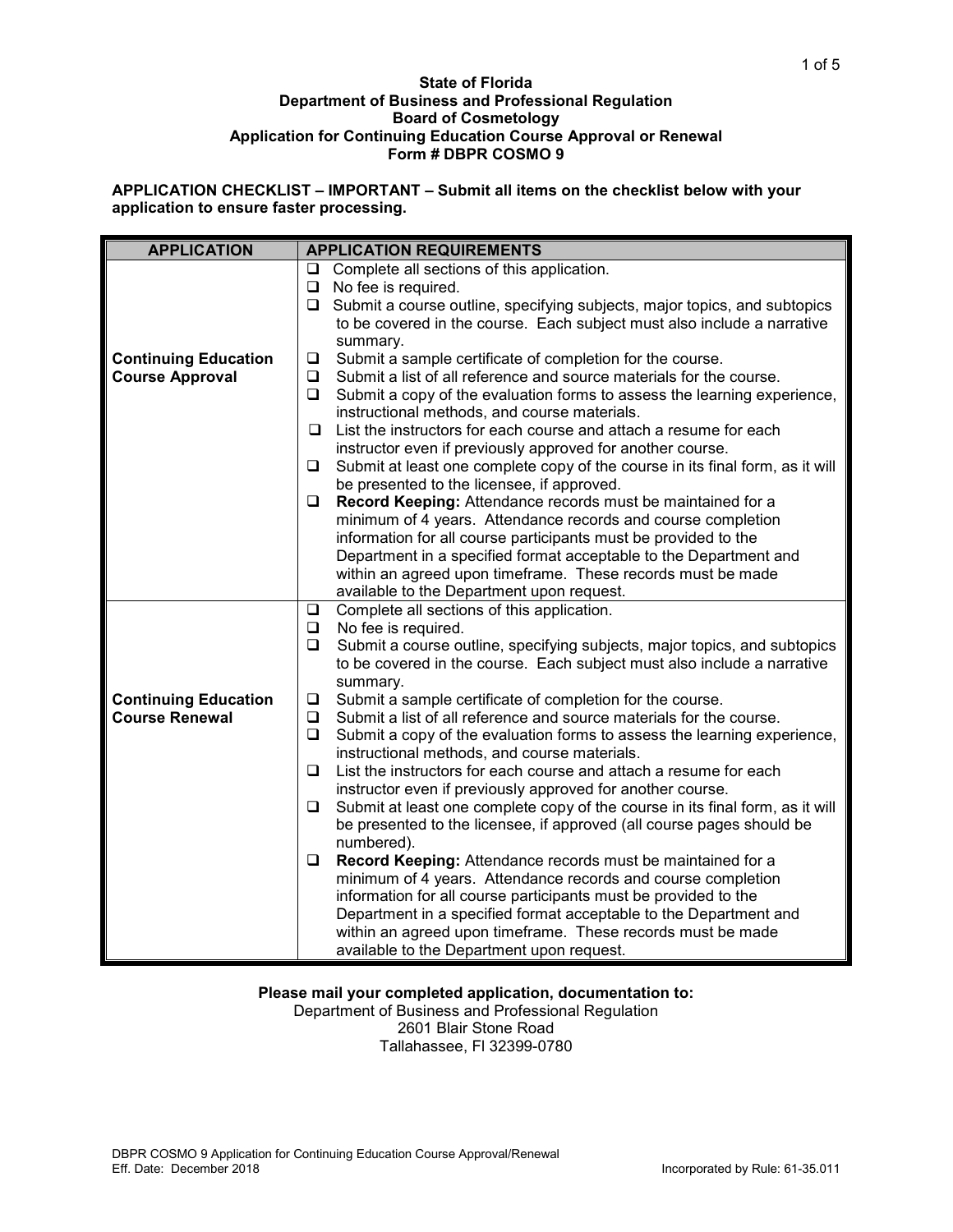## **Instructions**

*If you have any questions or need assistance in completing this application, please contact the Department of Business and Professional Regulation, Customer Contact Center, at 850.487.1395.*

# **1. General Requirements for Cosmetology Continuing Education Course Application**

- a. All portions of the application must be completed.
- b. Continuing education providers must submit a sample course completion certificate with the application. The sample course completion certificate must include the provider's name, the provider's approval number, the licensee's name, the licensee's license number, the approved course title, the course approval number, the course completion date, and the number of approved continuing education credit hours awarded in each subject area covered by the course.
- c. Continuing education course applications must include course detail. Course detail includes:<br>i. Course Outline: Attach a course outline specifying subjects, maior topics, and subtopics
	- i. **Course Outline:** Attach a course outline specifying subjects, major topics, and subtopics to be covered in the course. Each subject must also include a narrative summary.
	- ii. **Reference and Source Materials:** Include a list of all reference and source materials, along with their publication date(s), for the course.
	- iii. **Course Evaluation:** Attach a copy of the evaluation forms used to assess the learning experience, instructional methods, and course materials.
	- iv. **Instructors:** List the instructors for each course, and attach a resume for each instructor even if previously approved for another course. Instructors must possess sufficient skills and knowledge in the subject areas being taught.
	- v. **Record Keeping:** Attendance records must be maintained for a minimum of four years. Attendance records and course completion information for all course participants must be provided to the Department in a specified format acceptable to the Department and within an agreed upon timeframe. These records must be made available to the Department upon request.
- d. Fee: No fees.
- e. At least one complete copy of the course in its final form, as it will be presented to the licensee, if approved, must be submitted (all course pages should be numbered).

# **2. Application Instructions (by section)**

# **a. Section I**

- i. Check only one of the application types.<br>ii. Continuing Education Course Approval
- Continuing Education Course Approval
	- (1) Select this application type if you are applying for an initial approval of a continuing education course.
- iii. Continuing Education Course Renewal
	- (1) Select this application type if you are applying to have a continuing education course approval renewed and there have been no changes to the course since its initial approval.
	- (2) If there have been any changes to the course, other than the instructors, you must select "Continuing Education Course Approval" as the application type and submit the supporting documentation required of an initial course approval.

# **b. Sections II**

- i. Fill out each section completely.<br>ii. Each applicant must provide thei
- Each applicant must provide their name, company or organization name, and their provider approval number.
- iii. Applicants seeking to renew a course approval must also provide their current course approval number.

# **c. Section III**

- i. Applicants must provide the course title. The title you choose must adequately define the content of the course. If you are applying to approve more than one course, please complete additional applications as necessary.
- ii. Indicate which subject areas will be covered in the continuing education course and the number of credit hours assigned to each subject area.
- iii. Indicate how the course will be provided to the student by checking the appropriate box. A course provider may offer multiple methods of instruction for the course.

## **d. Section IV**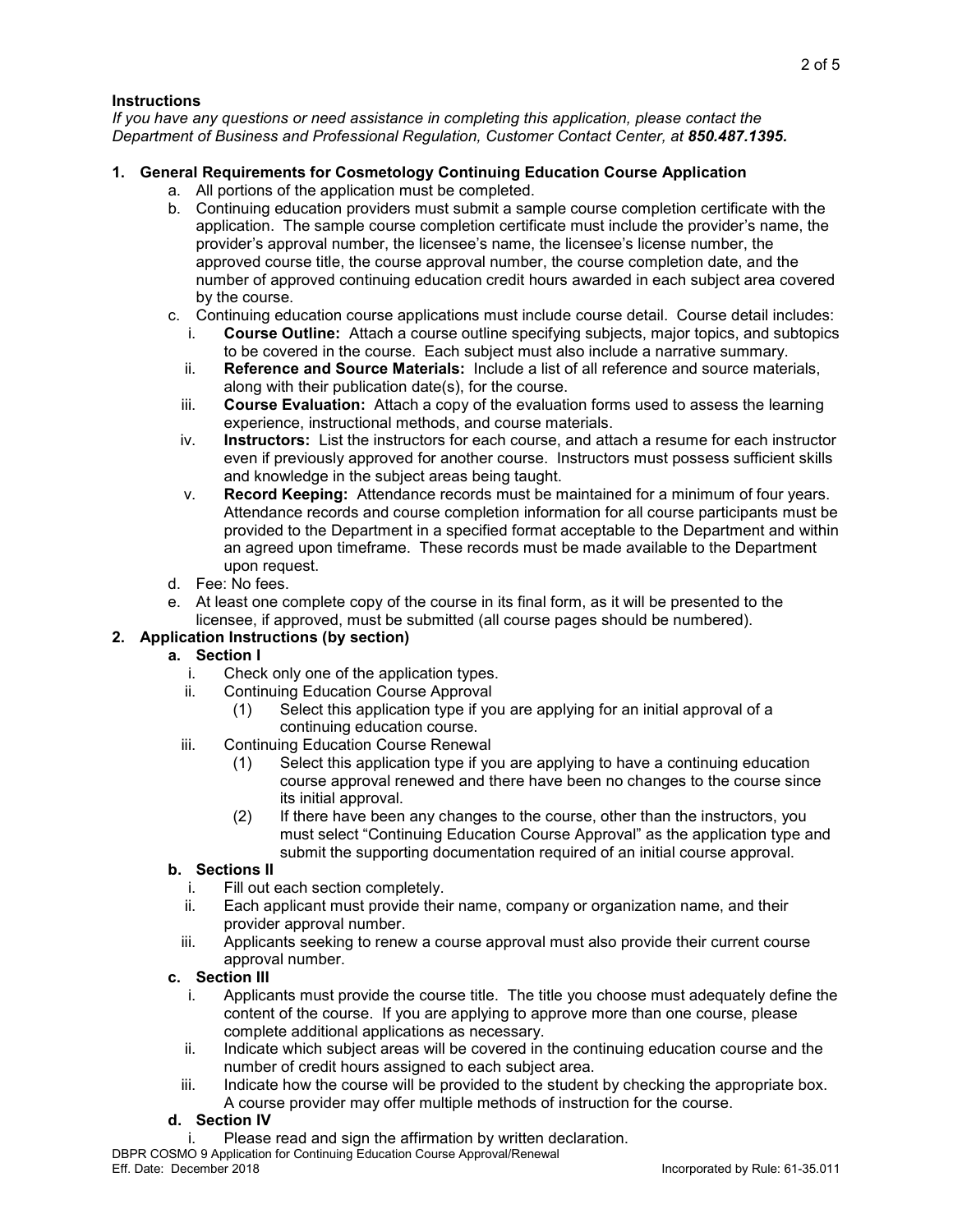ii. If the applicant fails to sign the affirmation statement, the Department will not process the application.

## **3. Other Information**

- a. Continuing education course providers shall not advertise a course as approved for continuing education credit from the Board of Cosmetology until the course has been approved by the board and a course number has been assigned.
- b. Providers should supply all students with a course completion certificate upon completion of the course.
- c. Approved course numbers and course titles should be used in all advertisements.
- d. Any substantive changes regarding the provider's application information must be filed with the department within thirty days of the change.
- e. Provider approval is valid until May 31 of odd-numbered years and must be renewed. Providers are responsible for renewing all courses prior to the course expiration date.
- f. Providers must work with licensees to resolve reporting conflicts.
- g. Course approval is valid for two years from the date of board approval. Providers must reapply for course renewal every two years.

**Refer to Rule 61G5-32.001, Florida Administrative Code, for additional information regarding provider and course requirements**.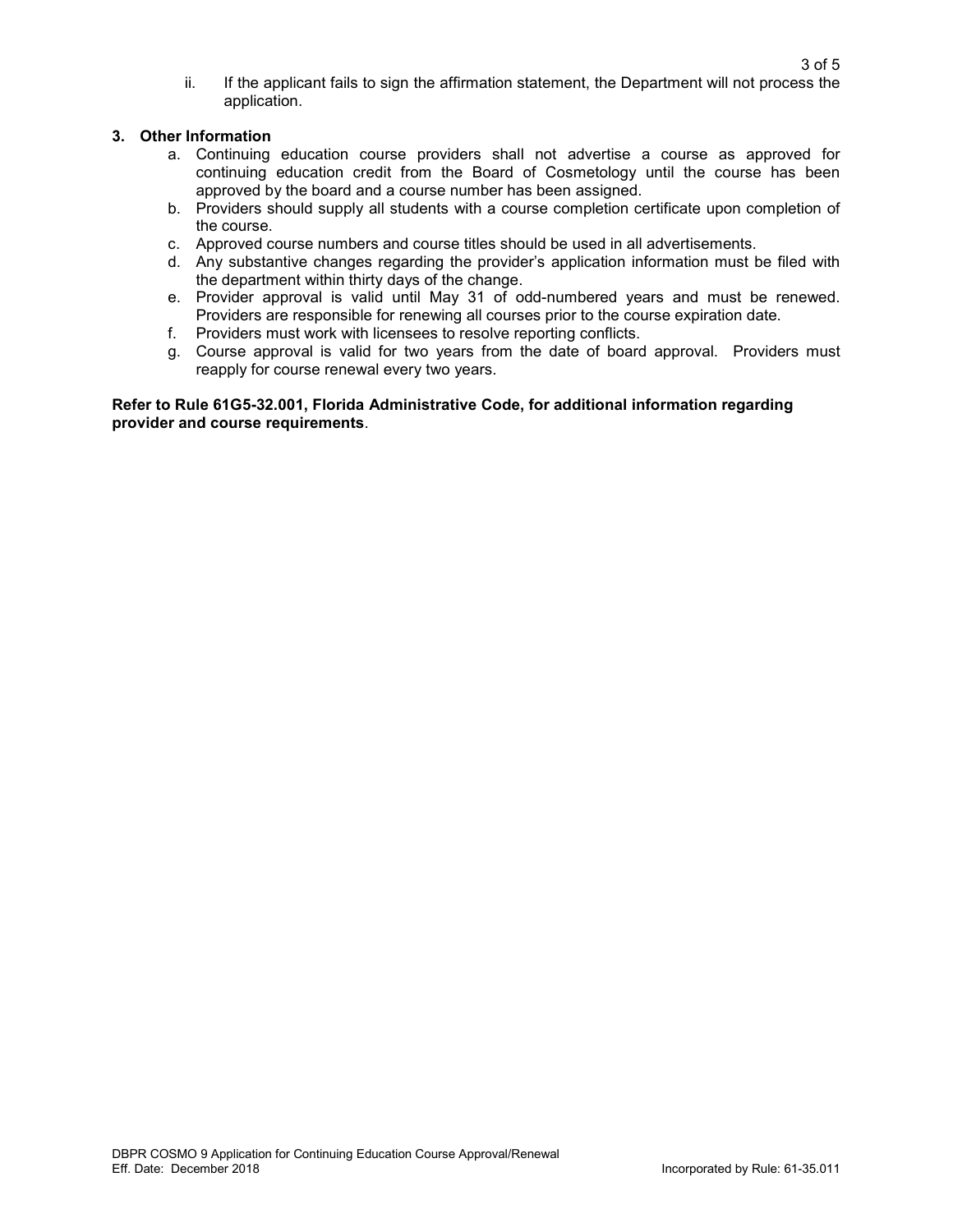### **State of Florida Department of Business and Professional Regulation Board of Cosmetology Application for Continuing Education Course Approval or Renewal Form # DBPR COSMO 9**

If you have any questions or need assistance in completing this application, please contact the Department of Business and Professional Regulation, Customer Contact Center, at **850.487.1395.** *For additional information see the Instructions at the beginning of this application.*

## **Section I – Application Type**

| <b>CHECK ONE OF THE APPLICATION TYPES</b> |                                                  |  |  |  |  |
|-------------------------------------------|--------------------------------------------------|--|--|--|--|
|                                           | Continuing Education Course Approval [0512/1030] |  |  |  |  |
|                                           | Continuing Education Course Renewal [0512/2020]  |  |  |  |  |

## **Section II – Applicant Information- Provider**

| PROVIDER INFORMATION                      |                                  |         |              |                        |  |  |  |
|-------------------------------------------|----------------------------------|---------|--------------|------------------------|--|--|--|
| Last/Surname (Provider)                   | First                            |         | Middle       | <b>Suffix</b>          |  |  |  |
| Company/Organization Name                 |                                  |         |              |                        |  |  |  |
|                                           |                                  |         |              |                        |  |  |  |
| Provider Approval Number                  |                                  |         |              |                        |  |  |  |
| Course Approval # (If renewal)            |                                  |         |              |                        |  |  |  |
|                                           | <b>MAILING ADDRESS</b>           |         |              |                        |  |  |  |
| Street Address or P.O. Box                |                                  |         |              |                        |  |  |  |
|                                           |                                  |         |              |                        |  |  |  |
| City                                      |                                  |         | <b>State</b> | Zip Code (+4 optional) |  |  |  |
| County (if Florida address)               |                                  | Country |              |                        |  |  |  |
|                                           | <b>CONTACT INFORMATION</b>       |         |              |                        |  |  |  |
| <b>Contact Name:</b>                      |                                  |         |              |                        |  |  |  |
| <b>Primary Phone Number</b>               | <b>Primary E-Mail Address</b>    |         |              |                        |  |  |  |
|                                           | <b>BUSINESS LOCATION ADDRESS</b> |         |              |                        |  |  |  |
| <b>Street Address</b>                     |                                  |         |              |                        |  |  |  |
|                                           |                                  |         |              |                        |  |  |  |
| City                                      |                                  |         | State        | Zip Code               |  |  |  |
| County (if Florida address)               |                                  | Country |              |                        |  |  |  |
| ADDITIONAL CONTACT INFORMATION (OPTIONAL) |                                  |         |              |                        |  |  |  |
| Alternate Phone Number                    |                                  |         | Fax Number   |                        |  |  |  |
| <b>Alternate E-Mail Address</b>           |                                  |         |              |                        |  |  |  |